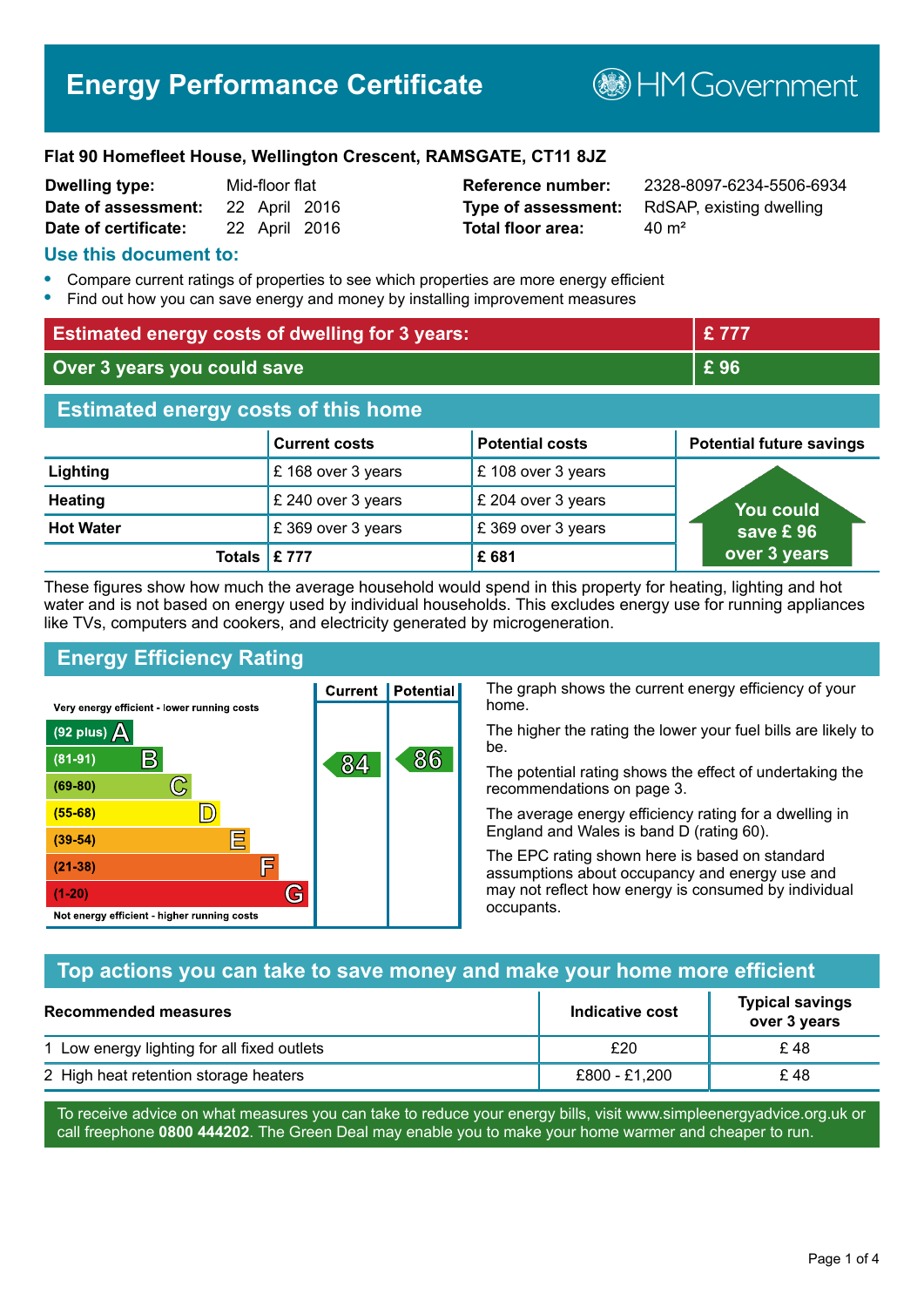22 April 2016 RRN: 2328-8097-6234-5506-6934

# **Energy Performance Certificate**

# **Summary of this home's energy performance related features**

| <b>Element</b>        | <b>Description</b>                          | <b>Energy Efficiency</b> |
|-----------------------|---------------------------------------------|--------------------------|
| Walls                 | Cavity wall, as built, insulated (assumed)  | ★★★★☆                    |
| Roof                  | (another dwelling above)                    |                          |
| Floor                 | (another dwelling below)                    |                          |
| Windows               | Fully double glazed                         | ★★★☆☆                    |
| Main heating          | Electric storage heaters                    | ★★★☆☆                    |
| Main heating controls | Manual charge control                       | ★★☆☆☆                    |
| Secondary heating     | Room heaters, electric                      |                          |
| Hot water             | Electric immersion, off-peak                | ★★★☆☆                    |
| Lighting              | Low energy lighting in 43% of fixed outlets | ★★★☆☆                    |

Current primary energy use per square metre of floor area: 204 kWh/m² per year

The assessment does not take into consideration the physical condition of any element. 'Assumed' means that the insulation could not be inspected and an assumption has been made in the methodology based on age and type of construction.

#### **Low and zero carbon energy sources**

Low and zero carbon energy sources are sources of energy that release either very little or no carbon dioxide into the atmosphere when they are used. Installing these sources may help reduce energy bills as well as cutting carbon. There are none provided for this home.

# **Your home's heat demand**

For most homes, the vast majority of energy costs derive from heating the home. Where applicable, this table shows the energy that could be saved in this property by insulating the loft and walls, based on typical energy use (shown within brackets as it is a reduction in energy use).

| <b>Heat demand</b>           | <b>Existing dwelling</b> | Impact of loft<br>insulation | Impact of cavity<br>wall insulation | Impact of solid<br>wall insulation |
|------------------------------|--------------------------|------------------------------|-------------------------------------|------------------------------------|
| Space heating (kWh per year) | 818                      | N/A                          | N/A                                 | N/A                                |
| Water heating (kWh per year) | .492                     |                              |                                     |                                    |

You could receive Renewable Heat Incentive (RHI) payments and help reduce carbon emissions by replacing your existing heating system with one that generates renewable heat, subject to meeting minimum energy efficiency requirements. The estimated energy required for space and water heating will form the basis of the payments. For more information, search for the domestic RHI on the www.gov.uk website.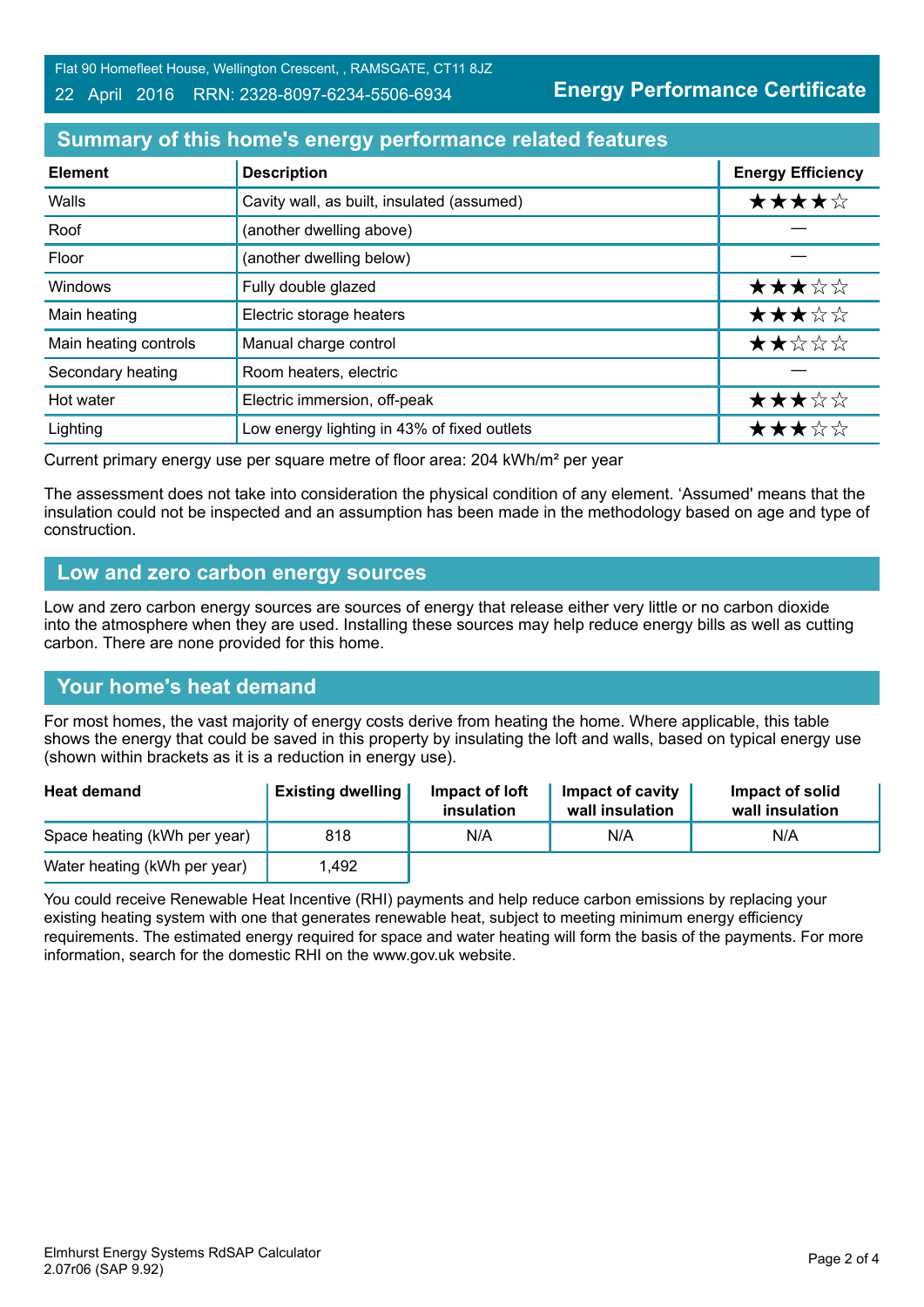#### 22 April 2016 RRN: 2328-8097-6234-5506-6934

#### **Recommendations**

The measures below will improve the energy performance of your dwelling. The performance ratings after improvements listed below are cumulative; that is, they assume the improvements have been installed in the order that they appear in the table. To receive advice on what measures you can take to reduce your energy bills, visit www.simpleenergyadvice.org.uk or call freephone 0800 444202. Before installing measures, you should make sure you have secured the appropriate permissions, where necessary. Such permissions might include permission from your landlord (if you are a tenant) or approval under Building Regulations for certain types of work.

| <b>Recommended measures</b>               | <b>Indicative cost</b> | <b>Typical savings</b><br>per year | <b>Rating after</b><br>improvement |
|-------------------------------------------|------------------------|------------------------------------|------------------------------------|
| Low energy lighting for all fixed outlets | £20                    | £ 16                               | <b>B85</b>                         |
| High heat retention storage heaters       | £800 - £1,200          | £ 16                               | <b>B86</b>                         |

#### **Alternative measures**

There are alternative measures below which you could also consider for your home.

- **•** Biomass boiler (Exempted Appliance if in Smoke Control Area)
- **•** Air or ground source heat pump

### **Financial Support and the Green Deal**

Green Deal Finance allows you to pay for some of the cost of your improvements in instalments under a Green Deal Plan (note that this is a credit agreement, but with instalments being added to the electricity bill for the property). The availability of a Green Deal Plan will depend upon your financial circumstances. There is a limit to how much Green Deal Finance can be used, which is determined by how much energy the improvements are estimated to **save** for a 'typical household'.

You may also be able to obtain support towards repairs or replacements of heating systems and/or basic insulation measures under the ECO scheme, provided that you are in receipt of qualifying benefits or tax credits. To learn more about this scheme and the rules about eligibility, visit www.simpleenergyadvice.org.uk or call freephone **0800 444202** for England and Wales.